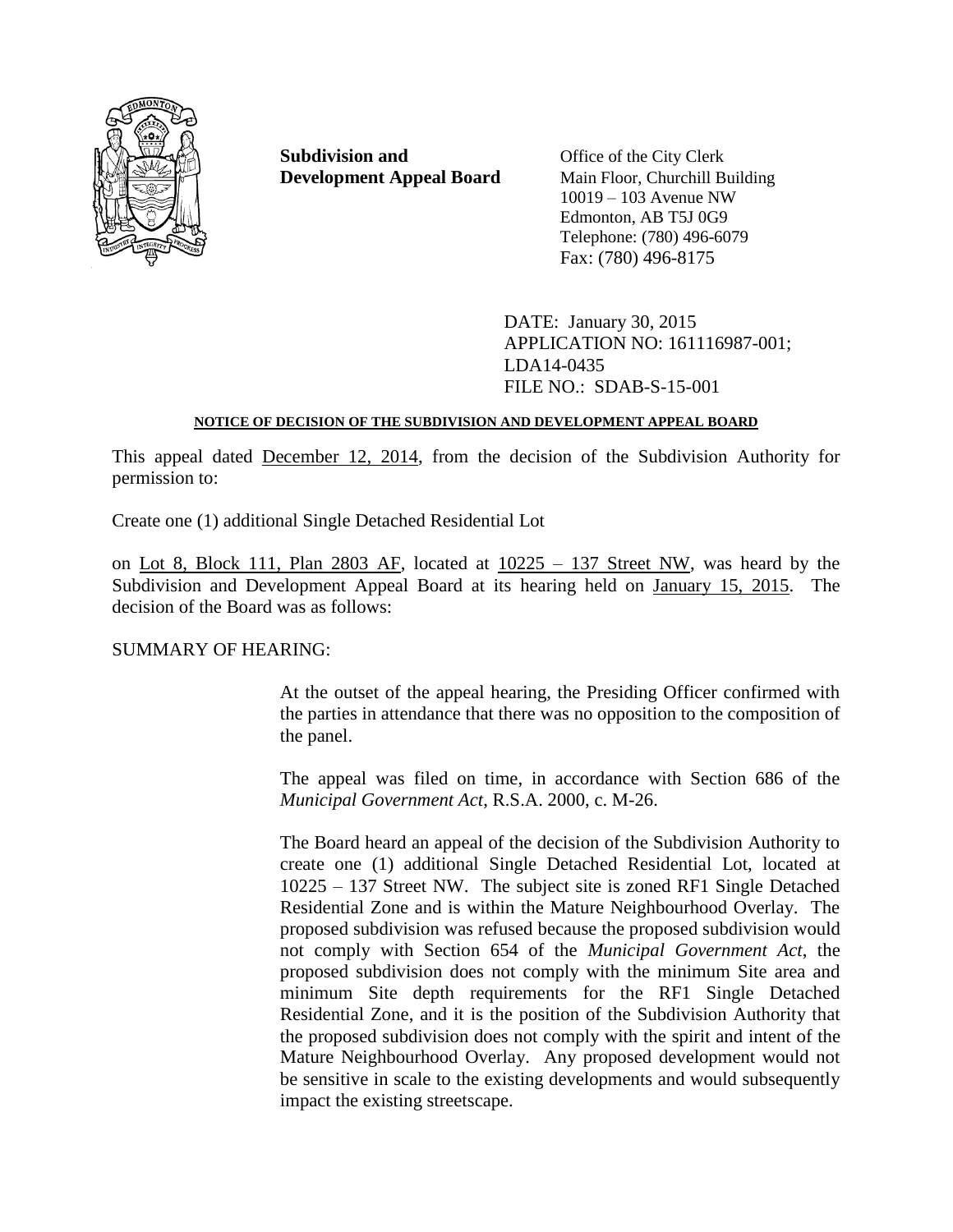#### SUMMARY OF HEARING (CONTINUED):

The Board notes that one letter of opposition was received from an affected property owner, a copy of which is on file.

Prior to the hearing a memorandum from Transportation Services was provided to the Board. The memorandum indicated that Transportation Services supported the inclusion of a condition requiring dedication of a sliver of land for the future Valley Line Light Rail Transit in the event that the subdivision application was approved.

The Board heard from Ms. Gwendolyn Stewart-Palmer, Legal Counsel for the Applicant, Hagen Surveys and the property owner, Mr. Conrad Langier who was also in attendance. Ms. Stewart-Palmer provided a detailed written submission, marked Exhibit 'A'. Ms. Stewart-Palmer referenced her written submission in detail and provided the following information:

- 1. The current site is an irregularly shaped lot that faces Stony Plain Road. There is an existing lane at the south end of the subject lot.
- 2. She referenced plans of the proposed building siting for each new lot which also included potential plans showing an attached garage and alternate plans showing a detached garage. Although these plans are just in the contemplation stage, any future development could occur within the building pockets without variance.
- 3. Maps were referenced to demonstrate that there are other irregular shaped lots in the area with similar Site areas and Site depths.
- 4. She referenced Section 680 of the *Municipal Government Act* to support her argument that the proposed subdivision is for a Permitted Use in the RF1 Single Detached Residential Zone and supports densification in a mature neighbourhood.
- 5. She referenced the *Subdivision and Development Regulation*, Alta. Reg. 4312002, to support her argument that the proposed subdivision complies with the relevant considerations set out in Section 7. She reiterated that these are all matters that the Board must regard.
- 6. She referenced excerpts of the Municipal Development Plan (The Way We Grow) contained in Tab 6 of her written submission and stated that the Municipal Development Plan is a Statutory Plan that the Board must consider, pursuant to Section 680(2)(a.1) of the *Municipal Government Act*. She specifically referenced Policy 3.5.1 which encourages increased densification.
- 7. She referenced excerpts of the Mature Neighbourhood Overlay and stated that these are development regulations that should not be considered for a subdivision application.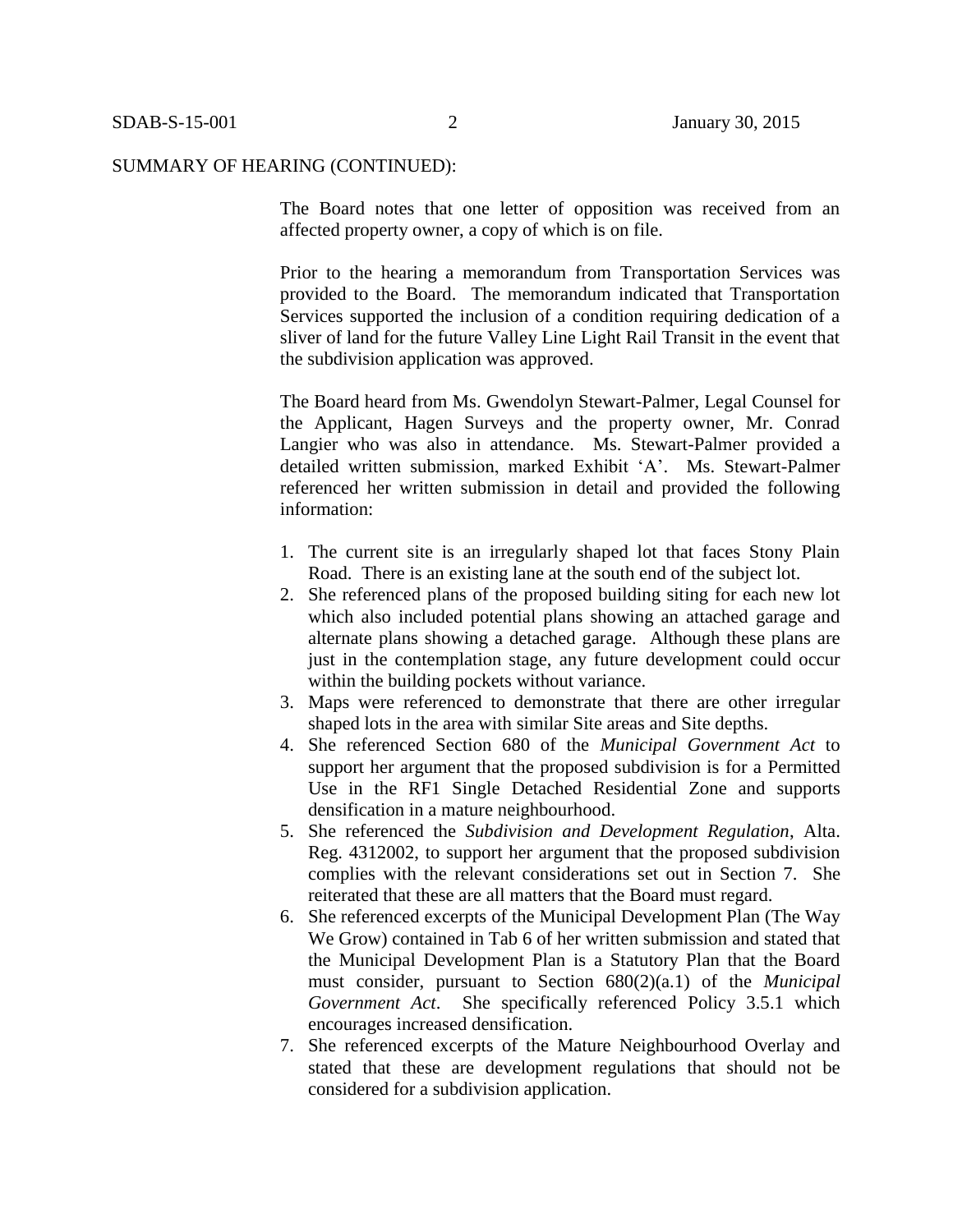#### SUMMARY OF HEARING (CONTINUED):

- 8. It was her opinion that the proposed subdivision will not negatively impact any of the neighbours and the Board has a discretionary power to vary the lot size requirements.
- 9. She referenced the City Policy C551 "Residential Infill in Mature Neighbourhoods" contained at Tab 10 of her written submission that supports increased densification in mature neighbourhoods.
- 10. She referenced several previous subdivision appeals, contained at Tabs 11, 12 and 13 of her written submission, that were approved by the Board with variances granted in the minimum required lot size. Several of these subdivision approvals are located in close proximity to the subject site and although the cases are not binding on the Board, they may be persuasive.
- 11. She summarized the subdivision requirements in this case and submitted that the proposed subdivision meets all of those requirements, and the Board should exercise its discretion to grant the subdivision.
- 12. She referenced the letter of opposition received from an affected property owner and noted that the concerns addressed were relative to the Carruthers Caveat. The Carruthers Caveat states that not more than one dwelling house can be erected on one lot. She noted that the proposed subdivision is compliant with this requirement, but noted that the Subdivision and Development Appeal Board cannot enforce caveats.

Ms. Stewart-Palmer and Mr. Langier provided the following information in response to questions from the Board:

- 1. The provision of land for the LRT right-of-way was not considered when the Concept Plan was developed.
- 2. It was her opinion that it would be unfair to dedicate this land at this time because the City has not finalized plans for the LRT.
- 3. Most of the lots in this area are 50 feet wide. It does appear that the lots to the east are narrower, but the specific width could not be confirmed.
- 4. The design plans contained in Tab 2 of her written submission do not require variances. Both of the plans provide four feet between the proposed detached Garages and the rear property line.
- 5. She could not confirm whether or not the proposed lots would be the smallest in the neighbourhood.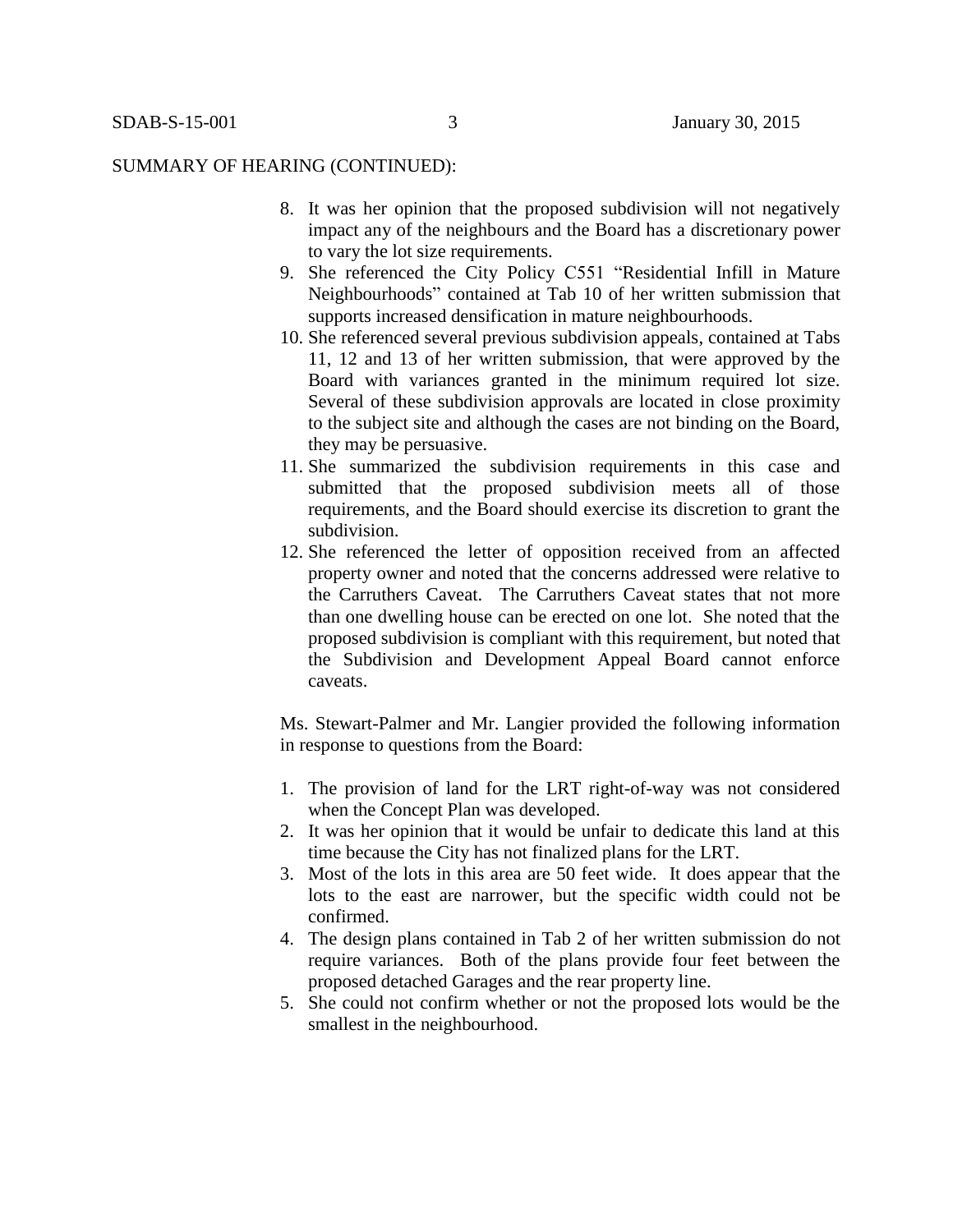#### SUMMARY OF HEARING (CONTINUED):

The Board then heard from Mr. Harrison, the owner of a property located across the street from subject site. He indicated that he fully supports the proposed subdivision.

In rebuttal, Ms. Stewart-Palmer confirmed that the property owner, Mr. Langier, met with Mr. David Percy, President of the Old Glenora Conservation Association on December 6, 2014, and was advised that the Association did not oppose the proposed subdivision application.

He also met with Ms. Dianne Thomas, President of the Glenora Community League and Mr. Mark Nicholl, Vice President, on December 9, 2014, and was advised that the Community League did not oppose the subdivision application.

#### DECISION:

that the appeal be ALLOWED and the SUBDIVISION GRANTED and the deficiency of 25.06 square metres in the minimum Site area, the deficiency of 5.06 metres in the minimum (east) Site depth and the deficiency of 10.73 metres in the minimum (west) Site depth for Lot 18 be permitted; and the deficiency of 25.06 square metres in the minimum Site area, the deficiency of 0.47 metres in the minimum (east) Site depth and the deficiency of 5.06 metres in the minimum (west) Site depth for Lot 19 be permitted.

### REASONS FOR DECISION:

The Board finds the following:

- 1. Section 680(2)(a.1) of the *Municipal Government Act* states that the Board must have regard to any statutory plan. In this regard, the Board must have regard to the Municipal Development Plan (The Way We Grow), specifically Policy 3.5.1 that encourages densification in mature neighbourhoods.
- 2. Section 680(2)(b) of the *Municipal Government Act* states that a subdivision must conform with the uses of land referred to in a land use bylaw. In this regard, Section 110.2(4) of the Edmonton Zoning Bylaw lists Single Detached Housing as a Permitted Use.
- 3. The Subdivision Authority did not cite any concerns regarding the *Subdivision and Development Regulation* and *u*pon review, the Board finds that the proposed subdivision complies with this regulation.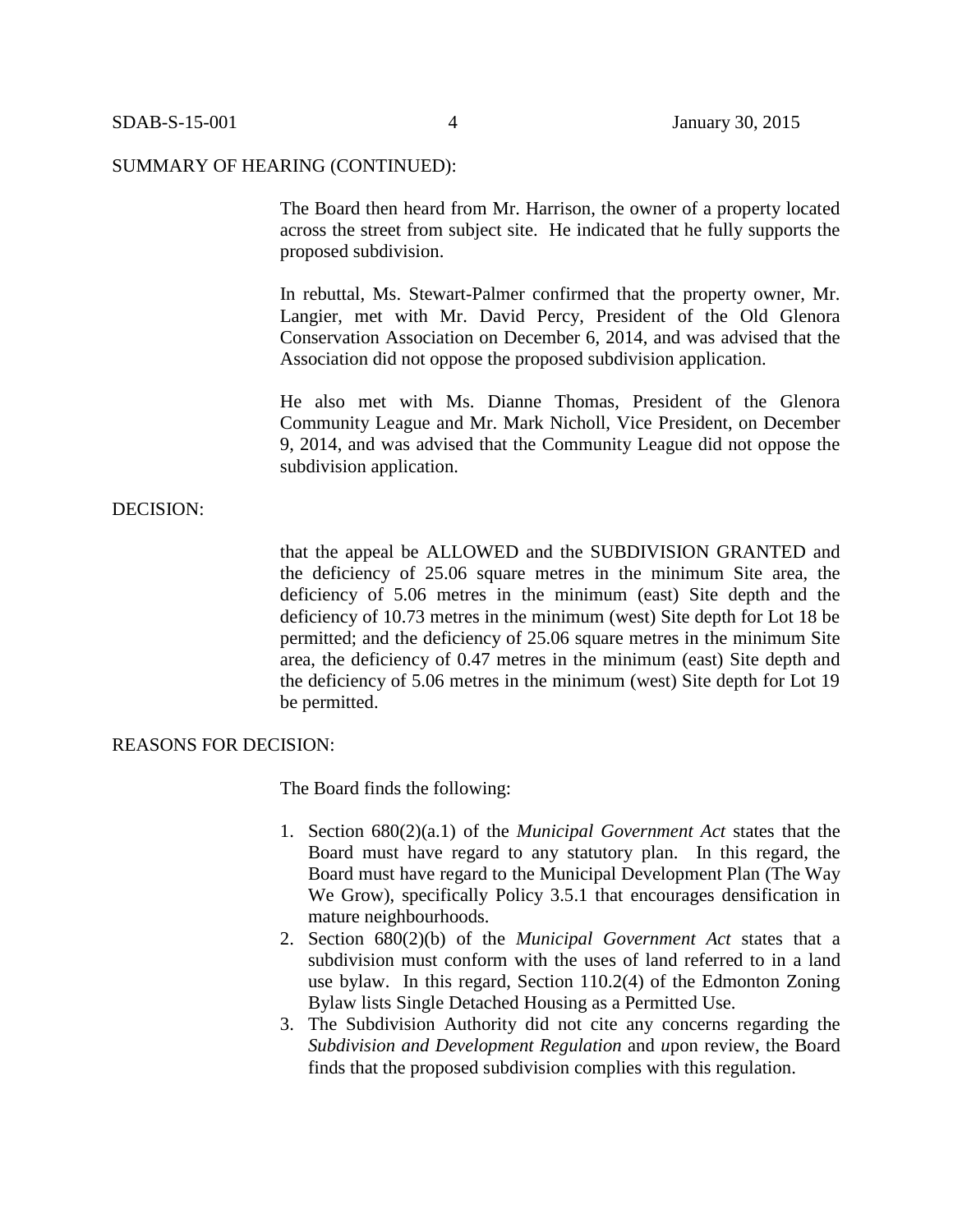#### REASONS FOR DECISION (CONTINUED):

- 4. The Board therefore concludes that the proposed subdivision complies with all of the applicable statutory plans, the land use bylaw and the *Subdivision and Development Regulation*.
- 5. The Subdivision Authority did not attend the hearing and did not provide any concrete evidence to support the reason for refusal that the proposed subdivision would unduly interfere with the amenities of the neighbourhood or materially interfere with or affect the use, enjoyment or value of the neighbouring parcels of land.
- 6. Although the proposed subdivision will create two sites that are deficient in Site area and Site depth, the Board notes that there are other similar sized lots of an atypical shape within the 60 metre notification radius.
- 7. The Appellant provided plans in Tab 2 of Exhibit 'A' that illustrate the ability to develop, without variances, Single Detached Houses on both of the proposed lots.
- 8. The Board notes the support of a neighbouring property owner who resides within the 60-metre notification radius who attended the hearing.
- 9. The Board also notes the verbal support of the Glenora Community League and the Old Glenora Conservation Association.
- 10. The Board notes that the one letter of objection received cited concerns regarding the Carruthers Caveat which is outside the purview of the Board.
- 11. The Board finds that the Mature Neighbourhood Overlay contains development regulations and that any concerns regarding the scale of future development on the proposed lots must be addressed through the development permit application process and these concerns are not appropriate considerations for a subdivision application.
- 12. Transportation Services has recommended that a condition be imposed related to the dedication of land for future LRT use. Section 662 of the *Municipal Government Act* gives the Subdivision Authority the power to require the owner of a parcel of land that is the subject of a proposed subdivision to provide part of that parcel for the purpose of public utilities, such as LRT use. The Subdivision Authority did not appear at the hearing to give the Board any guidance on whether it was appropriate to require the dedication recommended by Transportation Services even though the proposed LRT line is unlikely to be built for many years, if ever. The Board declines to exercise its discretion to require the dedication since it was not persuaded that the imposition of this condition is appropriate at this time.